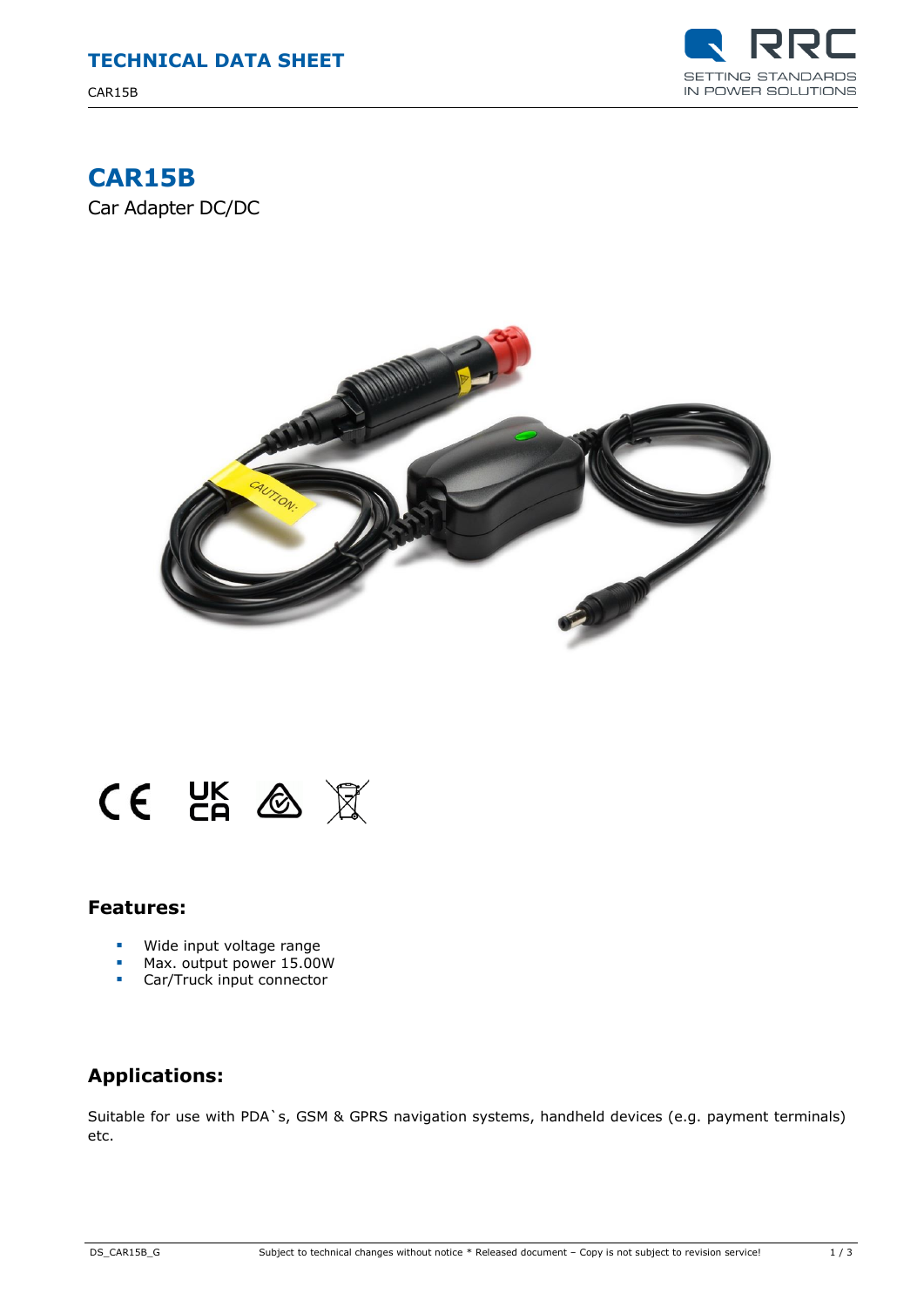CAR15B



## **Specification**

| <b>Input</b>                     |                                                                        |                                                  |
|----------------------------------|------------------------------------------------------------------------|--------------------------------------------------|
| Voltage range                    | $9.00 - 32.00$ VDC                                                     |                                                  |
| Stand-by current                 | Typical 60.00mA @ 9.00V input                                          |                                                  |
|                                  | Typical 37.00mA @ 32.00V input                                         |                                                  |
| Input fuse                       | 3.15A                                                                  |                                                  |
| Protection                       | Reverse polarity (input fuse)                                          |                                                  |
|                                  |                                                                        |                                                  |
| <b>Output</b>                    |                                                                        |                                                  |
| Voltage range                    | $3.00 - 8.00V$                                                         |                                                  |
| Power                            | 15.00W cont.                                                           |                                                  |
|                                  |                                                                        |                                                  |
| Initial set tolerance            | $±3%$ max.                                                             |                                                  |
| Load regulation                  | $-4\%$ max.                                                            |                                                  |
| Line regulation                  | $±1\%$ max.                                                            |                                                  |
| Ripple & Noise                   | $< 90.00$ m $V_{\text{pk-bk}}$                                         |                                                  |
| Current limit                    | Constant current                                                       |                                                  |
| Protection                       | Short circuit, over temperature protection                             |                                                  |
|                                  |                                                                        |                                                  |
| <b>Environmental</b>             |                                                                        |                                                  |
|                                  | Operation:                                                             | Storage:                                         |
| <b>Ambient Temperature</b>       | -20°C to 40°C                                                          | -40°C to 85°C                                    |
| Pressure & Altitude              | 1200hPa to 570hPA                                                      | 1200hPa to 115hPa                                |
|                                  | max. 4600m above sea level                                             | max. 15000m above sea level                      |
| Humidity (non-condensing)        | 5% to 95% r.H.                                                         | 5% to 95% r.H.                                   |
|                                  |                                                                        |                                                  |
| <b>General</b>                   |                                                                        |                                                  |
| Input connector                  | Cigarette lighter adapter                                              |                                                  |
| Output connector                 | Customer-specific                                                      |                                                  |
| Efficiency                       | Typical 85% at 100% load                                               |                                                  |
| <b>MTBF</b>                      | >20000h @ 25°C ambient temperature and G <sub>B</sub> per MIL HDBK217F |                                                  |
| Green procurement                | RoHS 2011/65/EU + 2015/863/EU                                          |                                                  |
|                                  | REACH 1907/2006                                                        |                                                  |
|                                  | <b>WEEE 2012/19/EU</b>                                                 |                                                  |
| Indicator                        | Single green LED                                                       |                                                  |
| Ingress protection rating        | IEC60529, IP40                                                         |                                                  |
| Cooling                          | Convection cooled                                                      |                                                  |
|                                  |                                                                        |                                                  |
| <b>Safety &amp; EMC</b>          |                                                                        |                                                  |
| Regulatory approvals             | Europe                                                                 | <b>CE</b>                                        |
|                                  | United Kingdom                                                         | <b>UKCA</b>                                      |
|                                  | Australia                                                              | <b>RCM</b>                                       |
| <b>Electromagnetic Emissions</b> | Europe                                                                 | <b>EN55022 class B</b>                           |
| Electromagnetic Immunity         | <b>ESD immunity</b>                                                    | IEC61000-4-2, 4kV contact, 8kV air               |
|                                  | Electromagnetic field immunity                                         | IEC61000-4-3, 80-1000MHz, 10V/m,                 |
|                                  |                                                                        | modulation 80%/200Hz                             |
|                                  | Electrical fast transient/burst immunity                               | IEC61000-4-4, +/-1kV, 5/50ns                     |
|                                  |                                                                        |                                                  |
|                                  | test                                                                   |                                                  |
|                                  | Surge immunity test                                                    | IEC61000-4-5, +/-1kV, 1.2/50                     |
|                                  |                                                                        | $(8/20)$ µs                                      |
|                                  | Conducted Immunity                                                     | IEC61000-4-6, 0.15-230MHz, 10V,                  |
|                                  | ISO-Impulses                                                           | 80%, 1KHz, AM<br>ISO7637-2:2004, pulse 1 till 5, |

**- other approvals on request**